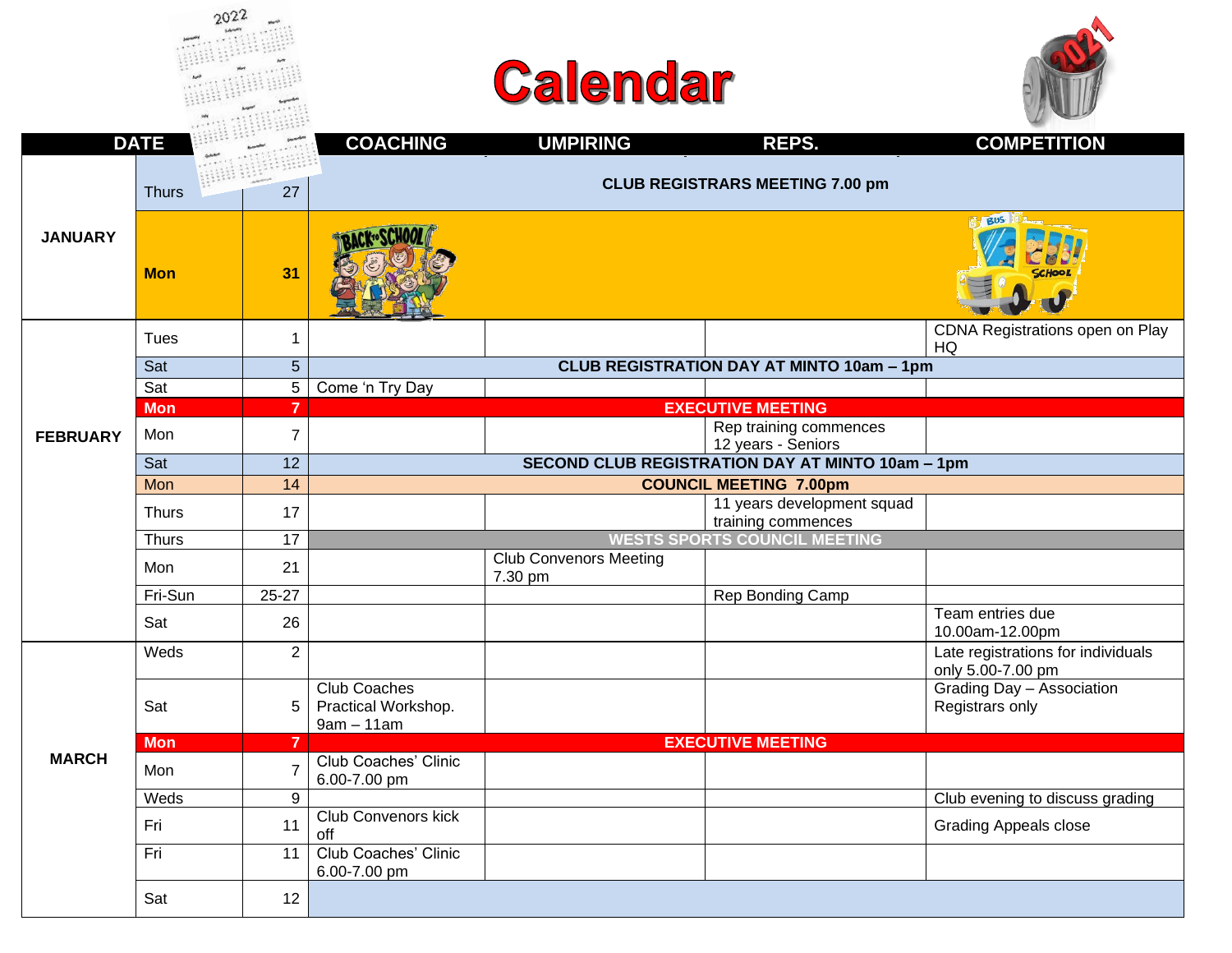|              | <b>DATE</b>       | <b>COACHING</b> |                                                                      | <b>UMPIRING</b>                                            | REPS.                               | <b>COMPETITION</b>               |  |  |  |  |  |  |  |
|--------------|-------------------|-----------------|----------------------------------------------------------------------|------------------------------------------------------------|-------------------------------------|----------------------------------|--|--|--|--|--|--|--|
|              | Mon               | 14              | <b>COUNCIL MEETING 7.00pm</b>                                        |                                                            |                                     |                                  |  |  |  |  |  |  |  |
|              | Mon               | 14              |                                                                      | GHOST ACADEMY TUESDAY                                      |                                     | <b>Appeals Committee Meeting</b> |  |  |  |  |  |  |  |
|              | Weds              | 16              |                                                                      | NIGHT AT 6PM                                               |                                     | <b>Final Grading released</b>    |  |  |  |  |  |  |  |
|              |                   |                 |                                                                      |                                                            |                                     |                                  |  |  |  |  |  |  |  |
|              | Sat               | 19              |                                                                      |                                                            |                                     |                                  |  |  |  |  |  |  |  |
| <b>MARCH</b> | Sat               | 19              |                                                                      | <b>CLUB GALA DAY - CANCELLED</b>                           |                                     |                                  |  |  |  |  |  |  |  |
|              | Sat               | 19              |                                                                      |                                                            | NETBALL NSW AGM AND COUNCIL MEETING |                                  |  |  |  |  |  |  |  |
|              | Mon               | 21              | Club Coaches' Clinic<br>6.00-7.00 pm                                 | <b>Club Convenors meeting</b>                              |                                     |                                  |  |  |  |  |  |  |  |
|              | Sat               | 26              |                                                                      | NNSW B Camp                                                |                                     | First games                      |  |  |  |  |  |  |  |
|              | Sun               | 27              |                                                                      | NNSW C Camp                                                |                                     |                                  |  |  |  |  |  |  |  |
|              | <b>Mon</b>        | $\overline{4}$  |                                                                      |                                                            | <b>EXECUTIVE MEETING</b>            |                                  |  |  |  |  |  |  |  |
| <b>APRIL</b> | <b>Tues-Thurs</b> | $5 - 7$         |                                                                      |                                                            | Metro League Round 1                |                                  |  |  |  |  |  |  |  |
|              | Fri               | 8               |                                                                      |                                                            | <b>SCHOOL FINISHES</b>              |                                  |  |  |  |  |  |  |  |
|              | Fri-Mon           | $15 - 18$       |                                                                      |                                                            | <b>EASTER BREAK</b>                 |                                  |  |  |  |  |  |  |  |
|              | Sat               | 23              |                                                                      |                                                            | Red and Black Night                 | Major Bye day                    |  |  |  |  |  |  |  |
|              | Mon               | 25              |                                                                      |                                                            | <b>ANZAC DAY</b>                    |                                  |  |  |  |  |  |  |  |
|              | <b>Tues</b>       | 26              |                                                                      |                                                            | <b>SCHOOL RESUMES</b>               |                                  |  |  |  |  |  |  |  |
|              | <b>Mon</b>        | $\overline{2}$  |                                                                      |                                                            | <b>EXECUTIVE MEETING</b>            |                                  |  |  |  |  |  |  |  |
|              | <b>Thurs</b>      | 5 <sup>5</sup>  | 10 years Talent<br>Identification<br>Programme selections<br>6.00 pm |                                                            |                                     |                                  |  |  |  |  |  |  |  |
|              | Sat               | $\overline{7}$  |                                                                      | Have a Go Umpiring Clinic                                  |                                     |                                  |  |  |  |  |  |  |  |
|              | Mon               | $\overline{9}$  | <b>COUNCIL MEETING 7.00pm</b>                                        |                                                            |                                     |                                  |  |  |  |  |  |  |  |
|              | <b>Thurs</b>      | 12              | <b>WESTS SPORTS COUNCIL MEETING</b>                                  |                                                            |                                     |                                  |  |  |  |  |  |  |  |
|              | Sat               | 14              |                                                                      | Have a Go Umpiring Clinic                                  |                                     |                                  |  |  |  |  |  |  |  |
|              | Sat               | 21              |                                                                      | Have a Go Umpiring Clinic<br><b>Club Convenors meeting</b> |                                     |                                  |  |  |  |  |  |  |  |
|              | Sat               | 21              |                                                                      |                                                            | <b>WESTS VOLUNTEERS' DINNER</b>     |                                  |  |  |  |  |  |  |  |
| <b>MAY</b>   | Sat               | 28              |                                                                      | Have a Go Umpiring Clinic                                  |                                     |                                  |  |  |  |  |  |  |  |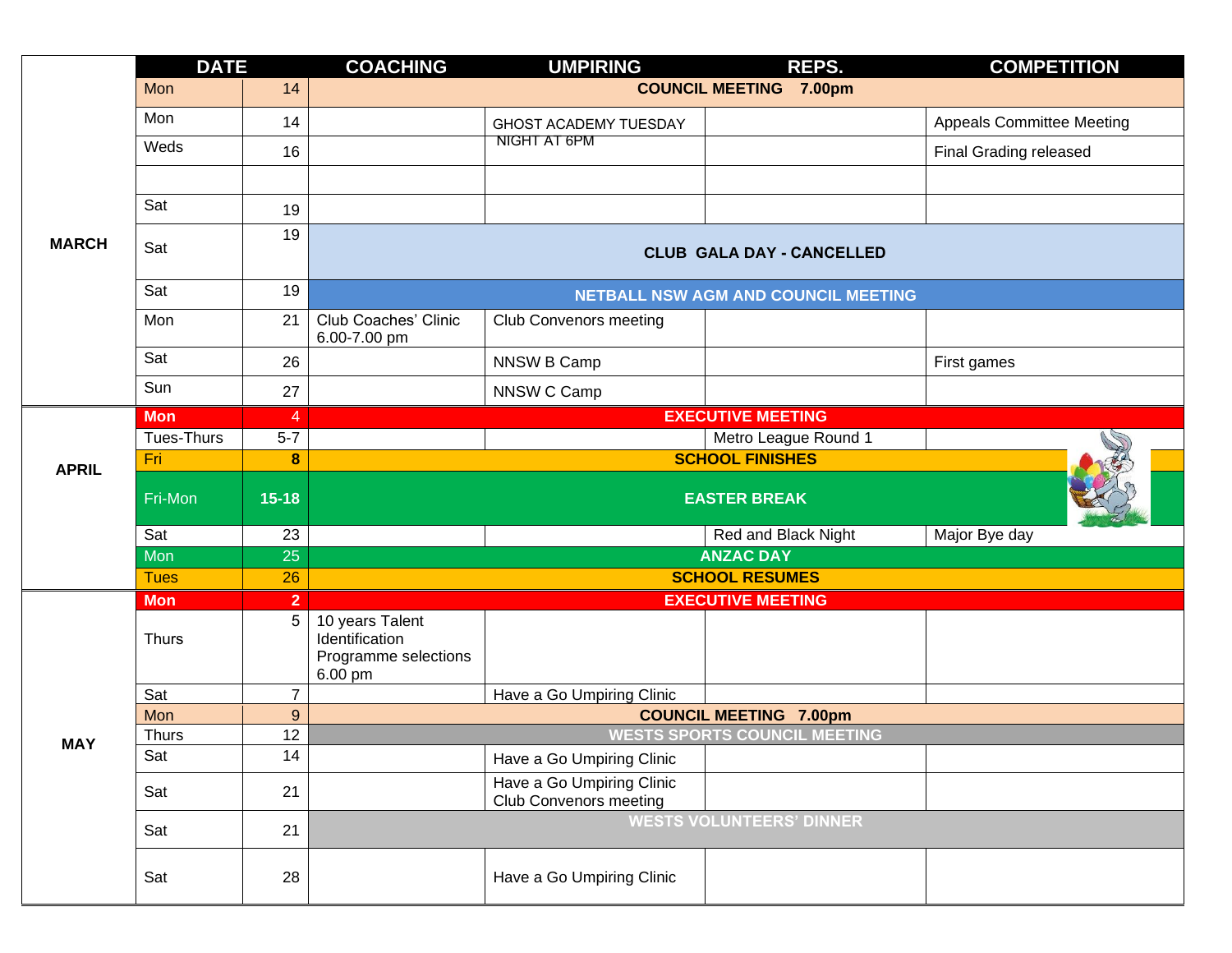|                  | <b>DATE</b>                                                                                                                                                                   |                 | <b>COACHING</b>                                | <b>UMPIRING</b>                                         | REPS.                                                   | <b>COMPETITION</b>                             |  |  |  |  |
|------------------|-------------------------------------------------------------------------------------------------------------------------------------------------------------------------------|-----------------|------------------------------------------------|---------------------------------------------------------|---------------------------------------------------------|------------------------------------------------|--|--|--|--|
|                  | <b>Mon</b>                                                                                                                                                                    | 6               |                                                | <b>EXECUTIVE MEETING</b>                                |                                                         |                                                |  |  |  |  |
|                  | <b>Sat-Mon</b>                                                                                                                                                                | $11 - 13$       | SENIOR STATE TITLES AT CAMPBELLTOWN AND CAMDEN |                                                         |                                                         |                                                |  |  |  |  |
| <b>JUNE</b>      | Sat                                                                                                                                                                           | 18              |                                                | Have a Go Umpiring Clinic                               |                                                         | Crazy Hair & Sock Day                          |  |  |  |  |
|                  | <b>Sun</b>                                                                                                                                                                    | 19              | <b>JUNIOR REP CARNIVAL</b>                     |                                                         |                                                         |                                                |  |  |  |  |
|                  | <b>Mon</b>                                                                                                                                                                    | 27              |                                                |                                                         | <b>JULY EXECUTIVE MEETING</b>                           |                                                |  |  |  |  |
|                  |                                                                                                                                                                               | $\overline{1}$  |                                                |                                                         | <b>SCHOOL FINISHES</b>                                  |                                                |  |  |  |  |
|                  | <b>Sat-Mon</b>                                                                                                                                                                | $2 - 4$         |                                                |                                                         | <b>JUNIOR STATE TITLES - PENRITH AND BAULKHAM HILLS</b> |                                                |  |  |  |  |
|                  | Sat                                                                                                                                                                           | 9               |                                                |                                                         |                                                         | School holidays - no games<br>Sleep in!        |  |  |  |  |
| <b>JULY</b>      | Mon                                                                                                                                                                           | 11              |                                                |                                                         | <b>COUNCIL MEETING 7.00pm</b>                           |                                                |  |  |  |  |
|                  | Fri<br>Mon<br>Sat<br>Sun<br>Sat<br><b>Mon</b><br>Sat<br><b>Thurs</b><br>Sat<br>Sat<br>Sat/Sun<br><b>Thurs</b><br><b>Mon</b><br>Sat<br><b>Mon</b><br>Weds<br>Sat<br>Fri<br>Fri | 18              |                                                |                                                         | <b>SCHOOL RESUMES</b>                                   |                                                |  |  |  |  |
|                  |                                                                                                                                                                               | 23              |                                                | <b>Club Convenors meeting</b><br>Semi-final umpires due |                                                         |                                                |  |  |  |  |
|                  |                                                                                                                                                                               | 24              |                                                |                                                         | <b>CLUB GALA DAY</b>                                    |                                                |  |  |  |  |
|                  |                                                                                                                                                                               | 30              |                                                |                                                         | Junior rep coaching staff<br>applications due           |                                                |  |  |  |  |
|                  |                                                                                                                                                                               |                 |                                                |                                                         | <b>EXECUTIVE MEETING</b>                                |                                                |  |  |  |  |
|                  |                                                                                                                                                                               | 6               |                                                |                                                         |                                                         |                                                |  |  |  |  |
| <b>AUGUST</b>    |                                                                                                                                                                               | 11              |                                                |                                                         | <b>WESTS SPORTS COUNCIL MEETING</b>                     |                                                |  |  |  |  |
|                  |                                                                                                                                                                               | 13              |                                                |                                                         |                                                         | Semi-finals                                    |  |  |  |  |
|                  |                                                                                                                                                                               | $\overline{20}$ |                                                |                                                         |                                                         | Finals                                         |  |  |  |  |
|                  |                                                                                                                                                                               | 27/28           |                                                | Sunday - 11.00 am<br>Umpires presentation and           |                                                         | Sat - Grand Finals                             |  |  |  |  |
|                  |                                                                                                                                                                               | 1               |                                                | luncheon                                                |                                                         | Registrations open on PlayHQ for<br>night comp |  |  |  |  |
|                  |                                                                                                                                                                               | $5\phantom{.0}$ |                                                |                                                         | <b>EXECUTIVE MEETING</b>                                |                                                |  |  |  |  |
| <b>SEPTEMBER</b> |                                                                                                                                                                               | 10              |                                                |                                                         | Phase I Junior selections<br>11-15 years                |                                                |  |  |  |  |
|                  |                                                                                                                                                                               | 12              |                                                |                                                         | <b>SEPTEMBER BUSINESS MEETING 7.00pm</b>                |                                                |  |  |  |  |
|                  |                                                                                                                                                                               | 14              |                                                |                                                         |                                                         | Night competition team entries due             |  |  |  |  |
|                  |                                                                                                                                                                               | 17              |                                                |                                                         |                                                         | N/C late registrations and grading             |  |  |  |  |
|                  |                                                                                                                                                                               | 23              |                                                |                                                         | Senior rep coaching staff<br>applications due           |                                                |  |  |  |  |
|                  |                                                                                                                                                                               | 23              |                                                |                                                         | <b>SCHOOL FINISHES</b>                                  |                                                |  |  |  |  |
|                  | <b>Mon</b>                                                                                                                                                                    | <b>26</b>       |                                                |                                                         | <b>OCTOBER EXECUTIVE MEETING</b>                        |                                                |  |  |  |  |
|                  | Tues                                                                                                                                                                          | 27              |                                                |                                                         |                                                         | Night comp. commences                          |  |  |  |  |